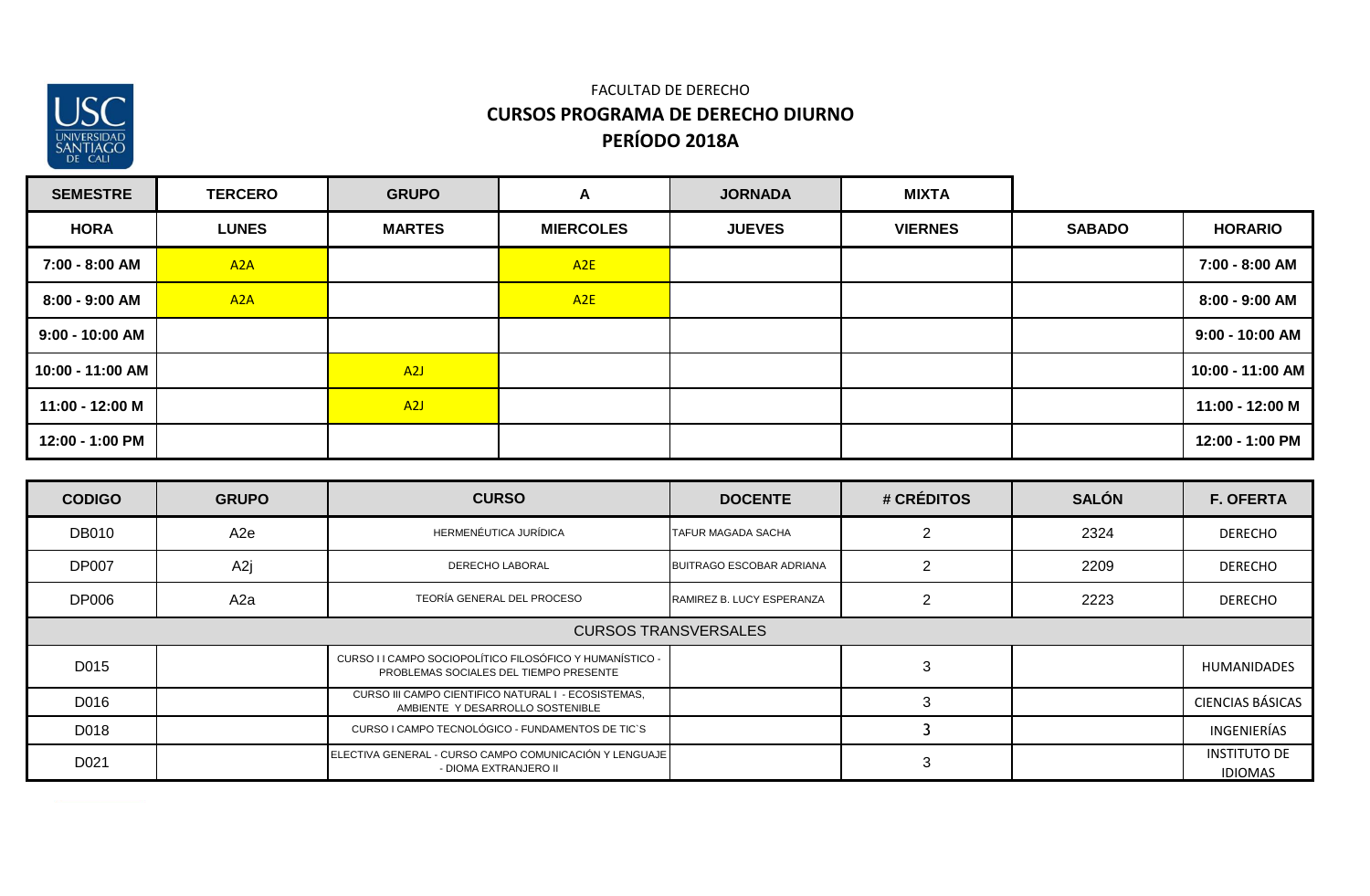

| <b>SEMESTRE</b>  | <b>TERCERO</b> | <b>GRUPO</b>     | B                | <b>JORNADA</b> | <b>MIXTA</b>   |               |                   |
|------------------|----------------|------------------|------------------|----------------|----------------|---------------|-------------------|
| <b>HORA</b>      | <b>LUNES</b>   | <b>MARTES</b>    | <b>MIERCOLES</b> | <b>JUEVES</b>  | <b>VIERNES</b> | <b>SABADO</b> | <b>HORARIO</b>    |
| 7:00 - 8:00 AM   |                | B <sub>2</sub> A |                  |                | <b>B2J</b>     |               | 7:00 - 8:00 AM    |
| 8:00 - 9:00 AM   |                | B <sub>2</sub> A |                  |                | <b>B2J</b>     |               | 8:00 - 9:00 AM    |
| 9:00 - 10:00 AM  |                |                  |                  |                |                |               | $9:00 - 10:00$ AM |
| 10:00 - 11:00 AM |                | <b>B2E</b>       |                  |                |                |               | 10:00 - 11:00 AM  |
| 11:00 - 12:00 M  |                | <b>B2E</b>       |                  |                |                |               | 11:00 - 12:00 M   |
| 12:00 - 1:00 PM  |                |                  |                  |                |                |               | 12:00 - 1:00 PM   |

| <b>CODIGO</b>               | <b>GRUPO</b>     | <b>CURSO</b>                                                                                       | <b>DOCENTE</b>                                | # CRÉDITOS     | <b>SALÓN</b> | <b>F. OFERTA</b>                      |
|-----------------------------|------------------|----------------------------------------------------------------------------------------------------|-----------------------------------------------|----------------|--------------|---------------------------------------|
| <b>DB010</b>                | B <sub>2e</sub>  | HERMENÉUTICA JURÍDICA                                                                              | GÓMEZ MARTÍNEZ DIEGO LEÓN                     | 2              | 2221         | <b>DERECHO</b>                        |
| <b>DP007</b>                | B <sub>2j</sub>  | <b>DERECHO LABORAL</b>                                                                             | <b>CARMONA BAYONA ERICA</b><br><b>FLORINA</b> | $\overline{2}$ | 2211         | <b>DERECHO</b>                        |
| <b>DP006</b>                | B <sub>2</sub> a | TEORÍA GENERAL DEL PROCESO                                                                         | AGUILAR GÓMEZ JESÚS<br>ALBERTO                | ာ              | 2207         | <b>DERECHO</b>                        |
| <b>CURSOS TRANSVERSALES</b> |                  |                                                                                                    |                                               |                |              |                                       |
| D015                        |                  | CURSO I I CAMPO SOCIOPOLÍTICO FILOSÓFICO Y HUMANÍSTICO -<br>PROBLEMAS SOCIALES DEL TIEMPO PRESENTE |                                               | 3              |              | <b>HUMANIDADES</b>                    |
| D016                        |                  | CURSO III CAMPO CIENTIFICO NATURAL I - ECOSISTEMAS,<br>AMBIENTE Y DESARROLLO SOSTENIBLE            |                                               | 3              |              | <b>CIENCIAS BÁSICAS</b>               |
| D018                        |                  | CURSO I CAMPO TECNOLÓGICO - FUNDAMENTOS DE TIC'S                                                   |                                               |                |              | INGENIERÍAS                           |
| D <sub>021</sub>            |                  | ELECTIVA GENERAL - CURSO CAMPO COMUNICACIÓN Y LENGUAJE<br>- DIOMA EXTRANJERO II                    |                                               | 3              |              | <b>INSTITUTO DE</b><br><b>IDIOMAS</b> |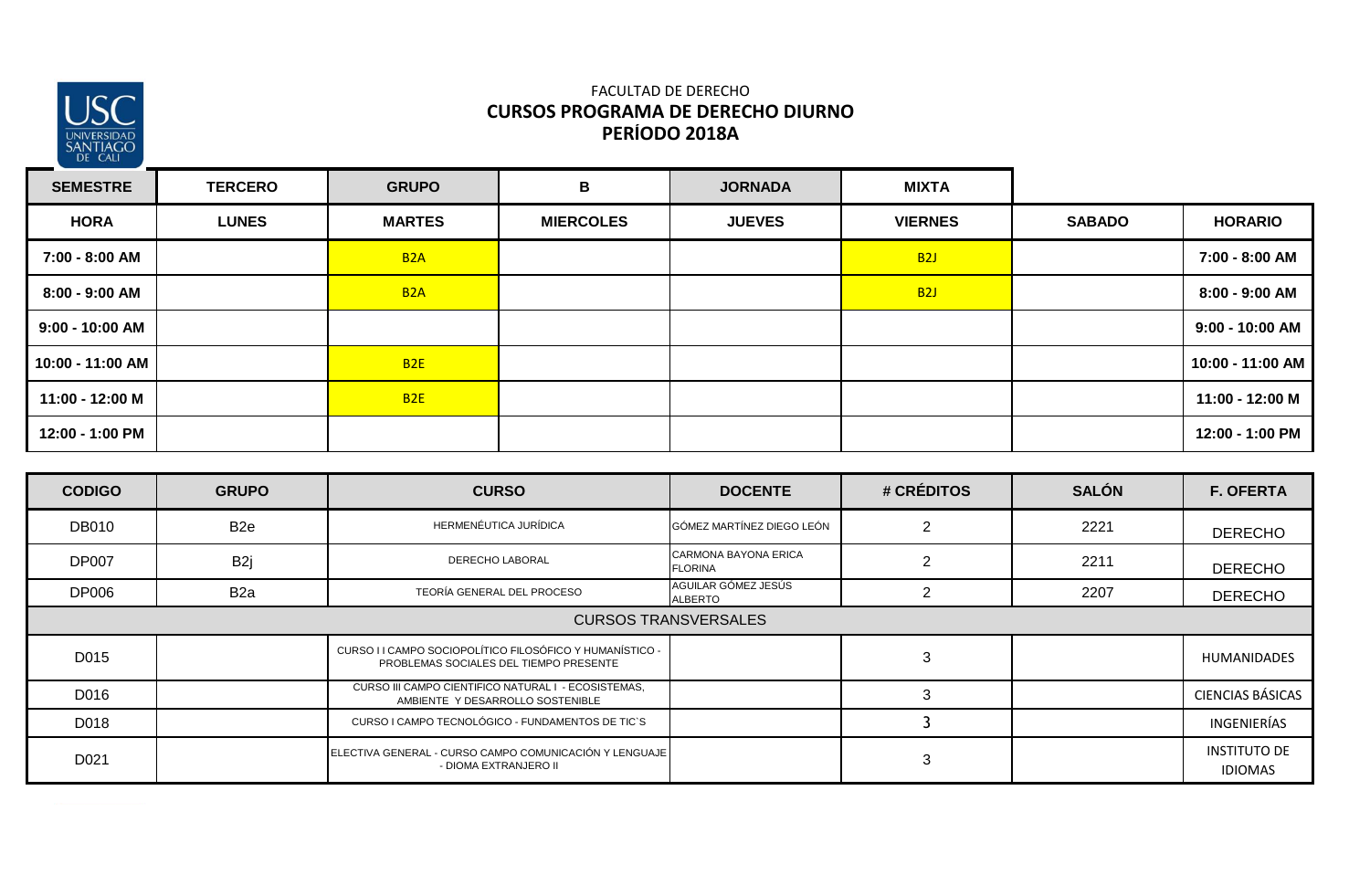

| <b>SEMESTRE</b>   | <b>TERCERO</b> | <b>GRUPO</b>  | $\mathbf{C}$     | <b>JORNADA</b> | <b>MIXTA</b>   |               |                   |
|-------------------|----------------|---------------|------------------|----------------|----------------|---------------|-------------------|
| <b>HORA</b>       | <b>LUNES</b>   | <b>MARTES</b> | <b>MIERCOLES</b> | <b>JUEVES</b>  | <b>VIERNES</b> | <b>SABADO</b> | <b>HORARIO</b>    |
| 7:00 - 8:00 AM    |                |               | C2J              | C2A            |                |               | 7:00 - 8:00 AM    |
| 8:00 - 9:00 AM    |                |               | C2J              | C2A            |                |               | 8:00 - 9:00 AM    |
| $9:00 - 10:00$ AM |                |               |                  |                |                |               | $9:00 - 10:00$ AM |
| 10:00 - 11:00 AM  |                | C2E           |                  |                |                |               | 10:00 - 11:00 AM  |
| 11:00 - 12:00 M   |                | C2E           |                  |                |                |               | 11:00 - 12:00 M   |
| 12:00 - 1:00 PM   |                |               |                  |                |                |               | 12:00 - 1:00 PM   |

| <b>CODIGO</b>               | <b>GRUPO</b>     | <b>CURSO</b>                                                                                       | <b>DOCENTE</b>                          | # CRÉDITOS | <b>SALÓN</b> | <b>F. OFERTA</b>                      |
|-----------------------------|------------------|----------------------------------------------------------------------------------------------------|-----------------------------------------|------------|--------------|---------------------------------------|
| <b>DB010</b>                | C <sub>2e</sub>  | HERMENÉUTICA JURÍDICA                                                                              | QUINTERO CALVACHE JUAN<br><b>CARLOS</b> |            | 2225         | <b>DERECHO</b>                        |
| <b>DP007</b>                | C <sub>2j</sub>  | <b>DERECHO LABORAL</b>                                                                             | <b>BUITRAGO ESCOBAR ADRIANA</b>         |            | 2210         | <b>DERECHO</b>                        |
| <b>DP006</b>                | C <sub>2</sub> a | TEORÍA GENERAL DEL PROCESO                                                                         | AGUILAR GÓMEZ JESÚS<br>ALBERTO          |            | 2203         | <b>DERECHO</b>                        |
| <b>CURSOS TRANSVERSALES</b> |                  |                                                                                                    |                                         |            |              |                                       |
| D015                        |                  | CURSO I I CAMPO SOCIOPOLÍTICO FILOSÓFICO Y HUMANÍSTICO -<br>PROBLEMAS SOCIALES DEL TIEMPO PRESENTE |                                         | З          |              | <b>HUMANIDADES</b>                    |
| D016                        |                  | CURSO III CAMPO CIENTIFICO NATURAL I - ECOSISTEMAS,<br>AMBIENTE Y DESARROLLO SOSTENIBLE            |                                         |            |              | <b>CIENCIAS BÁSICAS</b>               |
| D018                        |                  | CURSO I CAMPO TECNOLÓGICO - FUNDAMENTOS DE TIC`S                                                   |                                         |            |              | INGENIERÍAS                           |
| D <sub>021</sub>            |                  | ELECTIVA GENERAL - CURSO CAMPO COMUNICACIÓN Y LENGUAJE<br>- DIOMA EXTRANJERO II                    |                                         | З          |              | <b>INSTITUTO DE</b><br><b>IDIOMAS</b> |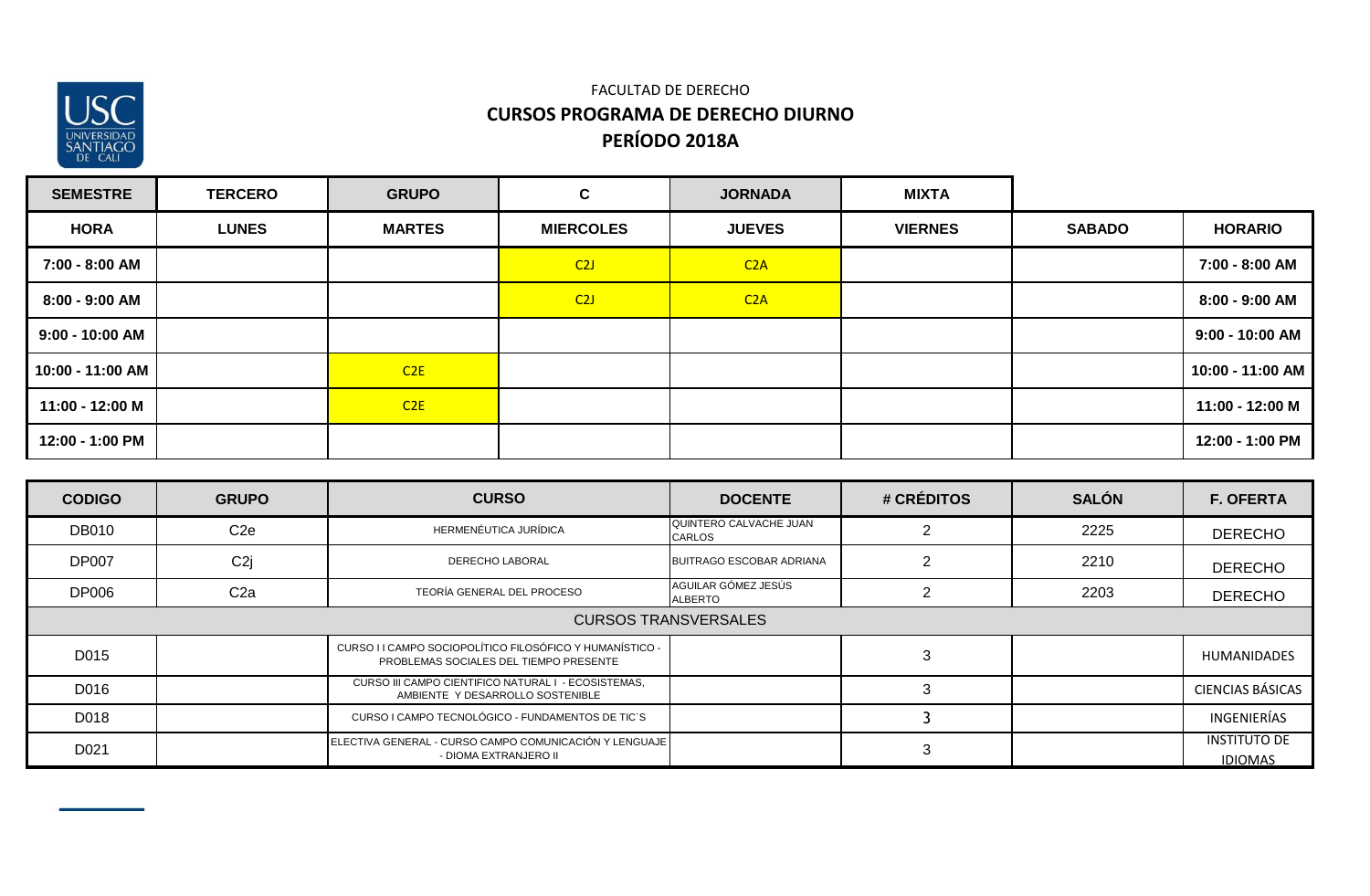

| <b>SEMESTRE</b> | <b>TERCERO</b> | <b>GRUPO</b>  | D                | <b>JORNADA</b> | <b>MIXTA</b>   |               |                 |
|-----------------|----------------|---------------|------------------|----------------|----------------|---------------|-----------------|
| <b>HORA</b>     | <b>LUNES</b>   | <b>MARTES</b> | <b>MIERCOLES</b> | <b>JUEVES</b>  | <b>VIERNES</b> | <b>SABADO</b> | <b>HORARIO</b>  |
| 6:30 - 7:30 PM  | D2J            |               | D <sub>2</sub> A | D2E            |                |               | 7:00 - 8:00 AM  |
| 7:30 - 8:30 PM  | D2J            |               | D <sub>2</sub> A | D2E            |                |               | 8:00 - 9:00 AM  |
| 8:30 - 9:30 PM  |                |               |                  |                |                |               | 9:00 - 10:00 AM |
|                 |                |               |                  |                |                |               |                 |
|                 |                |               |                  |                |                |               |                 |
|                 |                |               |                  |                |                |               |                 |

| <b>CODIGO</b>    | <b>GRUPO</b>                | <b>CURSO</b>                                                                                       | <b>DOCENTE</b>                      | # CRÉDITOS | <b>SALÓN</b> | <b>F. OFERTA</b>                      |  |  |
|------------------|-----------------------------|----------------------------------------------------------------------------------------------------|-------------------------------------|------------|--------------|---------------------------------------|--|--|
| <b>DB010</b>     | D <sub>2e</sub>             | HERMENÉUTICA JURÍDICA                                                                              | MARTÍNEZ ESPINOSA LUISA<br>FERNANDA |            | 6425         | <b>DERECHO</b>                        |  |  |
| <b>DP007</b>     | D <sub>2j</sub>             | DERECHO LABORAL                                                                                    | <b>GRUESO GRUESO JOSÉ</b>           |            | 6425         | <b>DERECHO</b>                        |  |  |
| <b>DP006</b>     | D <sub>2</sub> a            | TEORÍA GENERAL DEL PROCESO                                                                         | OLIS ÍAZ WILLIAM                    |            | 6217         | <b>DERECHO</b>                        |  |  |
|                  | <b>CURSOS TRANSVERSALES</b> |                                                                                                    |                                     |            |              |                                       |  |  |
| D015             |                             | CURSO I I CAMPO SOCIOPOLÍTICO FILOSÓFICO Y HUMANÍSTICO -<br>PROBLEMAS SOCIALES DEL TIEMPO PRESENTE |                                     |            |              | <b>HUMANIDADES</b>                    |  |  |
| D016             |                             | CURSO III CAMPO CIENTIFICO NATURAL I - ECOSISTEMAS,<br>AMBIENTE Y DESARROLLO SOSTENIBLE            |                                     |            |              | <b>CIENCIAS BÁSICAS</b>               |  |  |
| D018             |                             | CURSO I CAMPO TECNOLÓGICO - FUNDAMENTOS DE TIC`S                                                   |                                     |            |              | INGENIERÍAS                           |  |  |
| D <sub>021</sub> |                             | ELECTIVA GENERAL - CURSO CAMPO COMUNICACIÓN Y LENGUAJE<br>- DIOMA EXTRANJERO II                    |                                     |            |              | <b>INSTITUTO DE</b><br><b>IDIOMAS</b> |  |  |

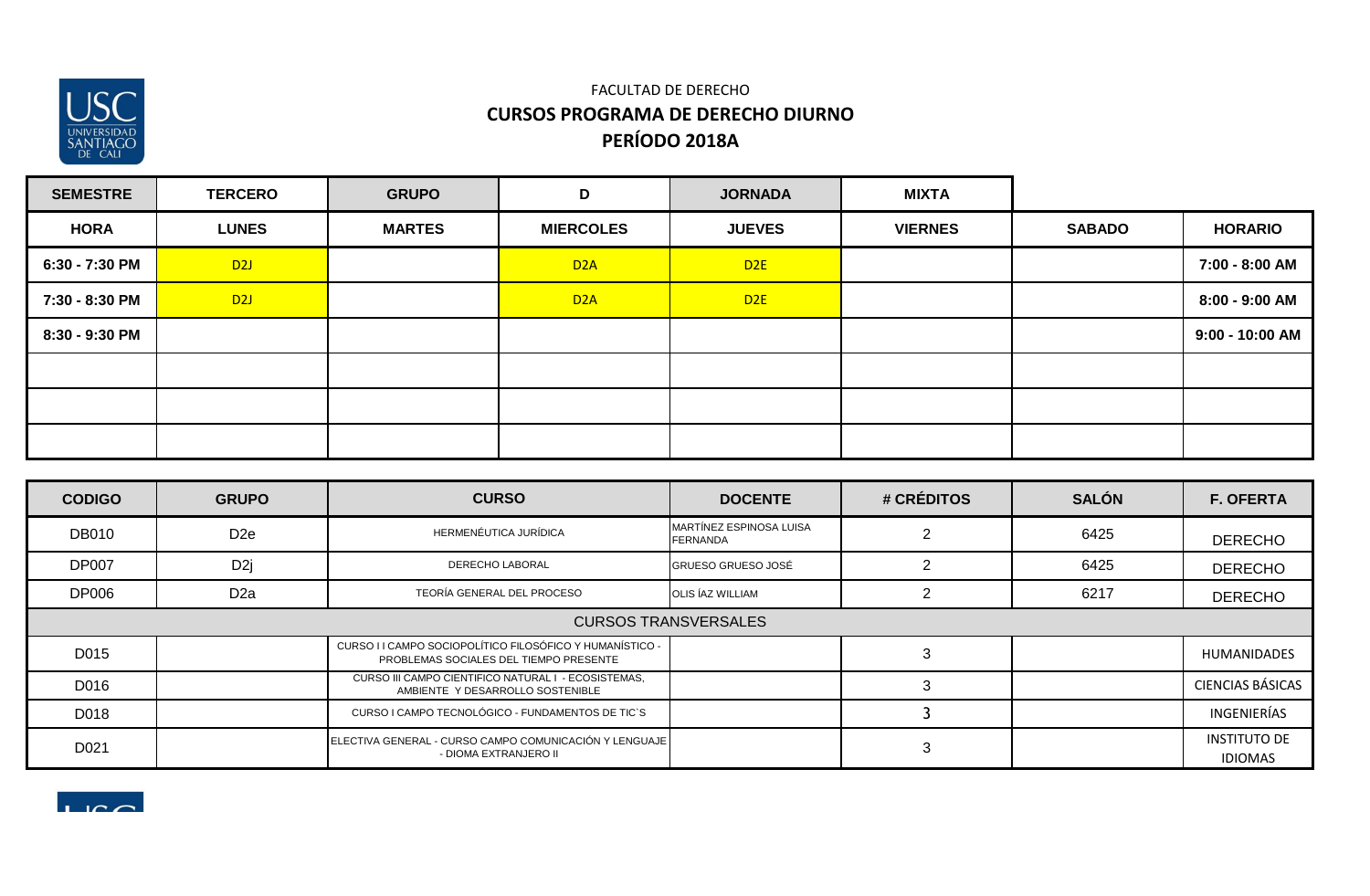

| <b>SEMESTRE</b> | <b>TERCERO</b> | <b>GRUPO</b>    | Е                | <b>JORNADA</b> | <b>MIXTA</b>     |               |                   |
|-----------------|----------------|-----------------|------------------|----------------|------------------|---------------|-------------------|
| <b>HORA</b>     | <b>LUNES</b>   | <b>MARTES</b>   | <b>MIERCOLES</b> | <b>JUEVES</b>  | <b>VIERNES</b>   | <b>SABADO</b> | <b>HORARIO</b>    |
| 6:30 - 7:30 PM  |                | E2E             |                  | E2J            | E <sub>2</sub> A |               | 7:00 - 8:00 AM    |
| 7:30 - 8:30 PM  |                | E <sub>2E</sub> |                  | E2J            | E <sub>2</sub> A |               | 8:00 - 9:00 AM    |
| 8:30 - 9:30 PM  |                |                 |                  |                |                  |               | $9:00 - 10:00$ AM |
|                 |                |                 |                  |                |                  |               |                   |
|                 |                |                 |                  |                |                  |               |                   |
|                 |                |                 |                  |                |                  |               |                   |

| <b>CODIGO</b> | <b>GRUPO</b>                                                                                       | <b>CURSO</b>                                                                            | <b>DOCENTE</b>                     | # CRÉDITOS | <b>SALÓN</b> | <b>F. OFERTA</b>                      |  |  |  |
|---------------|----------------------------------------------------------------------------------------------------|-----------------------------------------------------------------------------------------|------------------------------------|------------|--------------|---------------------------------------|--|--|--|
| <b>DB010</b>  | E <sub>2e</sub>                                                                                    | HERMENÉUTICA JURÍDICA                                                                   | VALLEJO VÍCTOR HUGO                |            | 6216         | <b>DERECHO</b>                        |  |  |  |
| <b>DP007</b>  | E <sub>2j</sub>                                                                                    | DERECHO LABORAL                                                                         | <b>GRUESO GRUESO JOSÉ</b>          |            | 2323         | <b>DERECHO</b>                        |  |  |  |
| <b>DP006</b>  | E <sub>2a</sub>                                                                                    | TEORÍA GENERAL DEL PROCESO                                                              | JARAMILLO GARCÍA GUSTAVO<br>ADOLFO |            | 2324         | <b>DERECHO</b>                        |  |  |  |
|               | <b>CURSOS TRANSVERSALES</b>                                                                        |                                                                                         |                                    |            |              |                                       |  |  |  |
| D015          | CURSO I I CAMPO SOCIOPOLÍTICO FILOSÓFICO Y HUMANÍSTICO -<br>PROBLEMAS SOCIALES DEL TIEMPO PRESENTE |                                                                                         |                                    | З          |              | <b>HUMANIDADES</b>                    |  |  |  |
| D016          |                                                                                                    | CURSO III CAMPO CIENTIFICO NATURAL I - ECOSISTEMAS,<br>AMBIENTE Y DESARROLLO SOSTENIBLE |                                    |            |              | <b>CIENCIAS BÁSICAS</b>               |  |  |  |
| D018          |                                                                                                    | CURSO I CAMPO TECNOLÓGICO - FUNDAMENTOS DE TIC`S                                        |                                    |            |              | INGENIERÍAS                           |  |  |  |
| D021          |                                                                                                    | ELECTIVA GENERAL - CURSO CAMPO COMUNICACIÓN Y LENGUAJE<br>- DIOMA EXTRANJERO II         |                                    |            |              | <b>INSTITUTO DE</b><br><b>IDIOMAS</b> |  |  |  |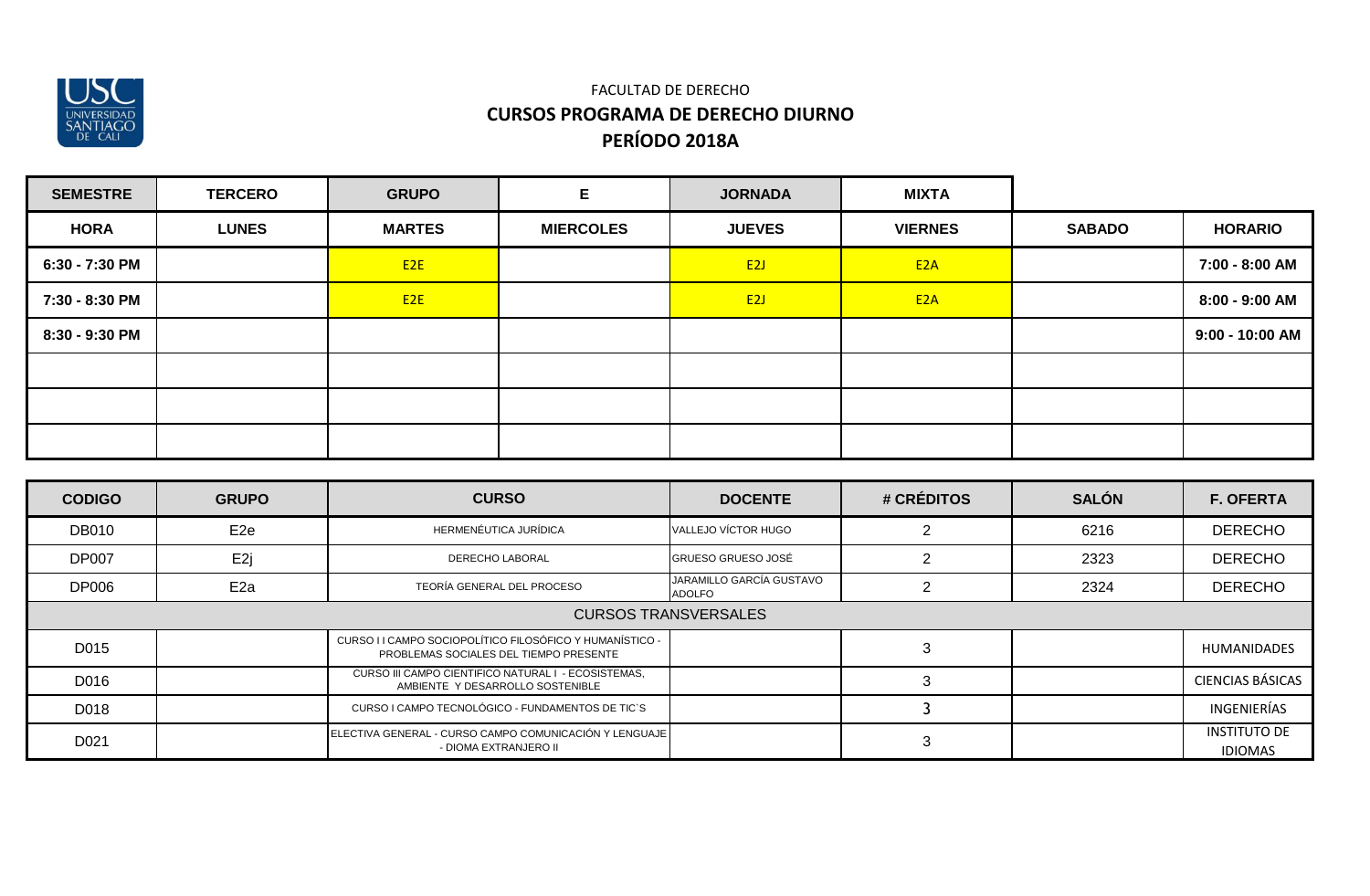

| <b>SEMESTRE</b> | <b>TERCERO</b> | <b>GRUPO</b>  | F                | <b>JORNADA</b> | <b>MIXTA</b>   |               |                 |
|-----------------|----------------|---------------|------------------|----------------|----------------|---------------|-----------------|
| <b>HORA</b>     | <b>LUNES</b>   | <b>MARTES</b> | <b>MIERCOLES</b> | <b>JUEVES</b>  | <b>VIERNES</b> | <b>SABADO</b> | <b>HORARIO</b>  |
| 6:30 - 7:30 PM  | F2E            |               | F2A              | F2J            |                |               | 7:00 - 8:00 AM  |
| 7:30 - 8:30 PM  | F2E            |               | F2A              | F2J            |                |               | 8:00 - 9:00 AM  |
| 8:30 - 9:30 PM  |                |               |                  |                |                |               | 9:00 - 10:00 AM |
|                 |                |               |                  |                |                |               |                 |
|                 |                |               |                  |                |                |               |                 |
|                 |                |               |                  |                |                |               |                 |

| <b>CODIGO</b> | <b>GRUPO</b>                | <b>CURSO</b>                                                                                       | <b>DOCENTE</b>                          | # CRÉDITOS | <b>SALÓN</b> | <b>F. OFERTA</b>                      |  |  |
|---------------|-----------------------------|----------------------------------------------------------------------------------------------------|-----------------------------------------|------------|--------------|---------------------------------------|--|--|
| <b>DB010</b>  | F <sub>2e</sub>             | HERMENÉUTICA JURÍDICA                                                                              | QUINTERO CALVACHE JUAN<br><b>CARLOS</b> |            | 6225         | <b>DERECHO</b>                        |  |  |
| <b>DP007</b>  | F <sub>2j</sub>             | <b>DERECHO LABORAL</b>                                                                             | RIVERA MENESES MARÍA FDA                |            | 6316         | <b>DERECHO</b>                        |  |  |
| <b>DP006</b>  | F <sub>2a</sub>             | TEORÍA GENERAL DEL PROCESO                                                                         | AGUILAR GÓMEZ JSÚS ALBERTO              |            | 2206         | <b>DERECHO</b>                        |  |  |
|               | <b>CURSOS TRANSVERSALES</b> |                                                                                                    |                                         |            |              |                                       |  |  |
| D015          |                             | CURSO I I CAMPO SOCIOPOLÍTICO FILOSÓFICO Y HUMANÍSTICO -<br>PROBLEMAS SOCIALES DEL TIEMPO PRESENTE |                                         | đ          |              | <b>HUMANIDADES</b>                    |  |  |
| D016          |                             | CURSO III CAMPO CIENTIFICO NATURAL I - ECOSISTEMAS,<br>AMBIENTE Y DESARROLLO SOSTENIBLE            |                                         |            |              | <b>CIENCIAS BÁSICAS</b>               |  |  |
| D018          |                             | CURSO I CAMPO TECNOLÓGICO - FUNDAMENTOS DE TIC`S                                                   |                                         |            |              | INGENIERÍAS                           |  |  |
| D021          |                             | ELECTIVA GENERAL - CURSO CAMPO COMUNICACIÓN Y LENGUAJE<br>- DIOMA EXTRANJERO II                    |                                         |            |              | <b>INSTITUTO DE</b><br><b>IDIOMAS</b> |  |  |